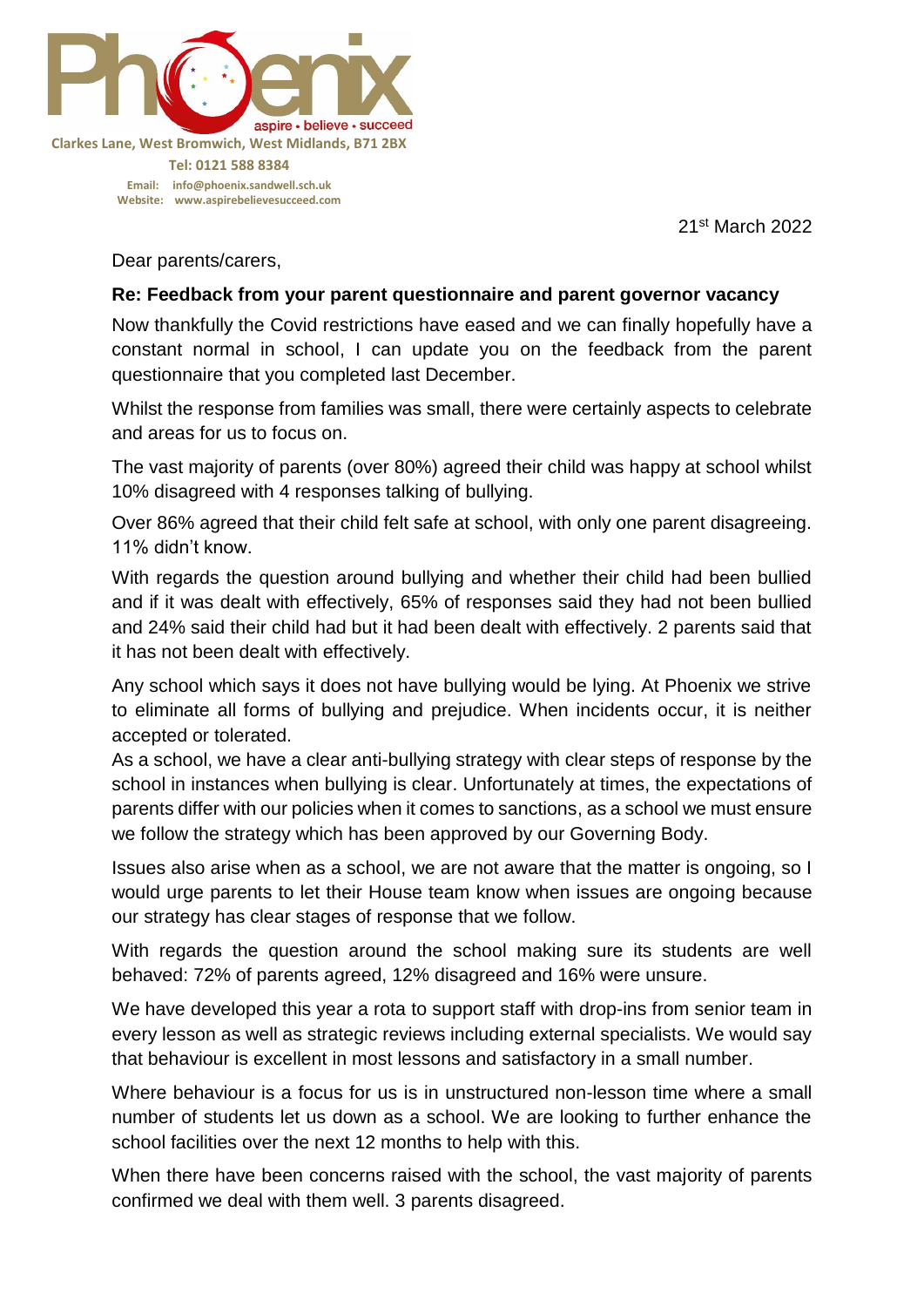Being a parent of a secondary school child, I have raised concerns myself with their school. Thankfully they dealt with these effectively as I know the worry it causes. If a parent is unhappy that a matter has not been dealt with effectively, I would urge them to escalate the matter with the school.

With regard communications and making parents aware of what their child will learn, both came out with around 80% positivity.

Again, this is an area that out of Covid I wish to build on with the return of parent forums.

We now, at the start of each half term share with all parents what their child will learn across the half term.

I aim to communicate at least twice per half term to keep you abreast of any issues and to celebrate successes. This is on top of our regular communications around progress and parents' evening.

Could I also remind parents about our App which provides a lot of useful information

MYĒ. regarding your child's attendance and behaviour. It is called  $\overline{a}$ downloaded from the App/Google play stores. For more information and instructions please see our school's website *(under Our Phoenix -> Parents & Carers -> Supporting your child).*

Finally, the last few questions of the questionnaire were really pleasing as those who could give a response said:

100% agreed the school had high expectations for their child

100% agreed their child does well at school

Over 86% of parents who completed the survey also would recommend this school to another parent.

As a parent, if you want to get more involved with our school, please note that we now have one vacancy for the role of parent governor on the Phoenix Governing Body so an election is needed to fill this vacant post.

Parents/carers interested in becoming a Governor should complete the selfnomination form below, and return this to the school office by **3.00 pm on Friday 1 st April** in a sealed envelope addressed to the Clerk to the Governors and marked Parent Governor Nomination. In addition, you should include a brief statement in support of your application which will be circulated to all parents, and placed on our website, should there be a need for an election. **This statement must not exceed 350 words.**

I look forward to receiving nominations and indeed to working with the newly appointed Governor on completion of this process.

Thank you once again for your time in responding to the questionnaire and your feedback to the questions as your perspective as a parent/carer is important as we strive to be the very best school for your children.

Yours faithfully,

Mike Smith